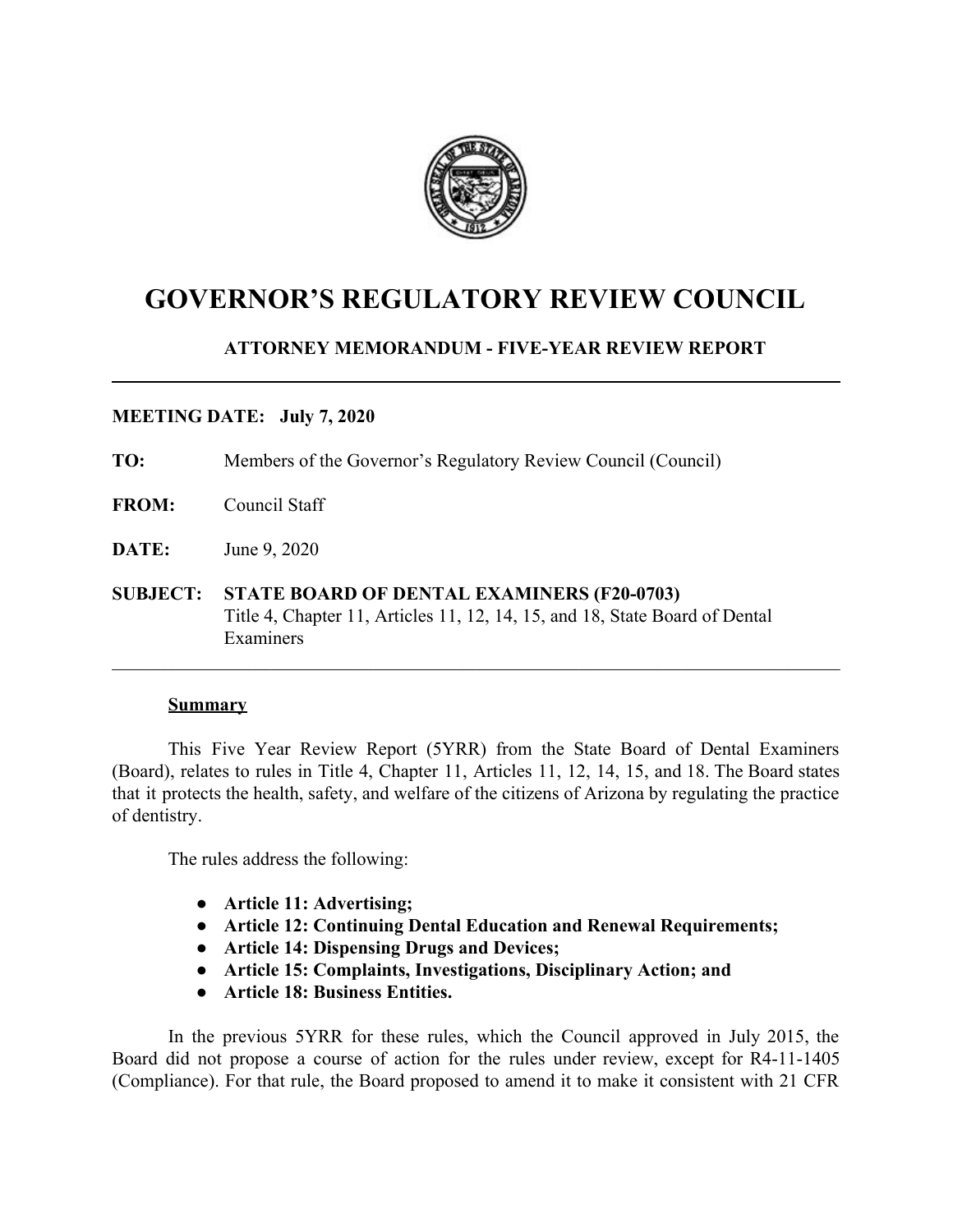1301.76(b) (Other security controls for practitioners). The Board states that it did not complete this course of action due to limited resources and agency turnover.

# **Proposed Action**

In this 5YRR, the Board is proposing to amend the following rules for the reasons stated in the report and complete a rulemaking by December 2020:

- R4-11-1102 (Advertising as a Recognized Specialist);
- R4-11-1202 (Continuing Education Compliance and Renewal Requirements);
- R4-11-1203 (Dentists and Dental Consultants);
- R4-11-1208 (Retired Licensees or Certificate Holders);
- $\bullet$  R4-11-1405 (Compliance);
- R4-11-1502 (Complaint Investigator Qualifications); and
- R4-11-1503 (Initial Complaint Review).

# **1. Has the agency analyzed whether the rules are authorized by statute?**

Yes. The Board cites both general and specific statutory authority for these rules.

### **2. Summary of the agency's economic impact comparison and identification of stakeholders:**

The Department states that the economic impact does not differ from what was originally determined when the rules were previously amended in 2014.

The stakeholders include: the Board, dentists, dental applicants, and the general public.

#### **3. Has the agency analyzed the costs and benefits of the rulemaking and determined that the rules impose the least burden and costs to those who are regulated?**

The Department states that the rules have minimal cost(s). While there are administrative costs associated with enforcing the rules, the interests of public health outweigh these costs. The standards outlined in the rules promote consistency of service and improve outcomes within the profession.

The Board intends to revise a portion of the rules for consistency with federal law (R4-11-1405) and clarity (R4-11-1503).

The Board also conducted an analysis of its continuing education requirements for dentists and dental hygienists compared to other states. That analysis is attached for the Council Members' review.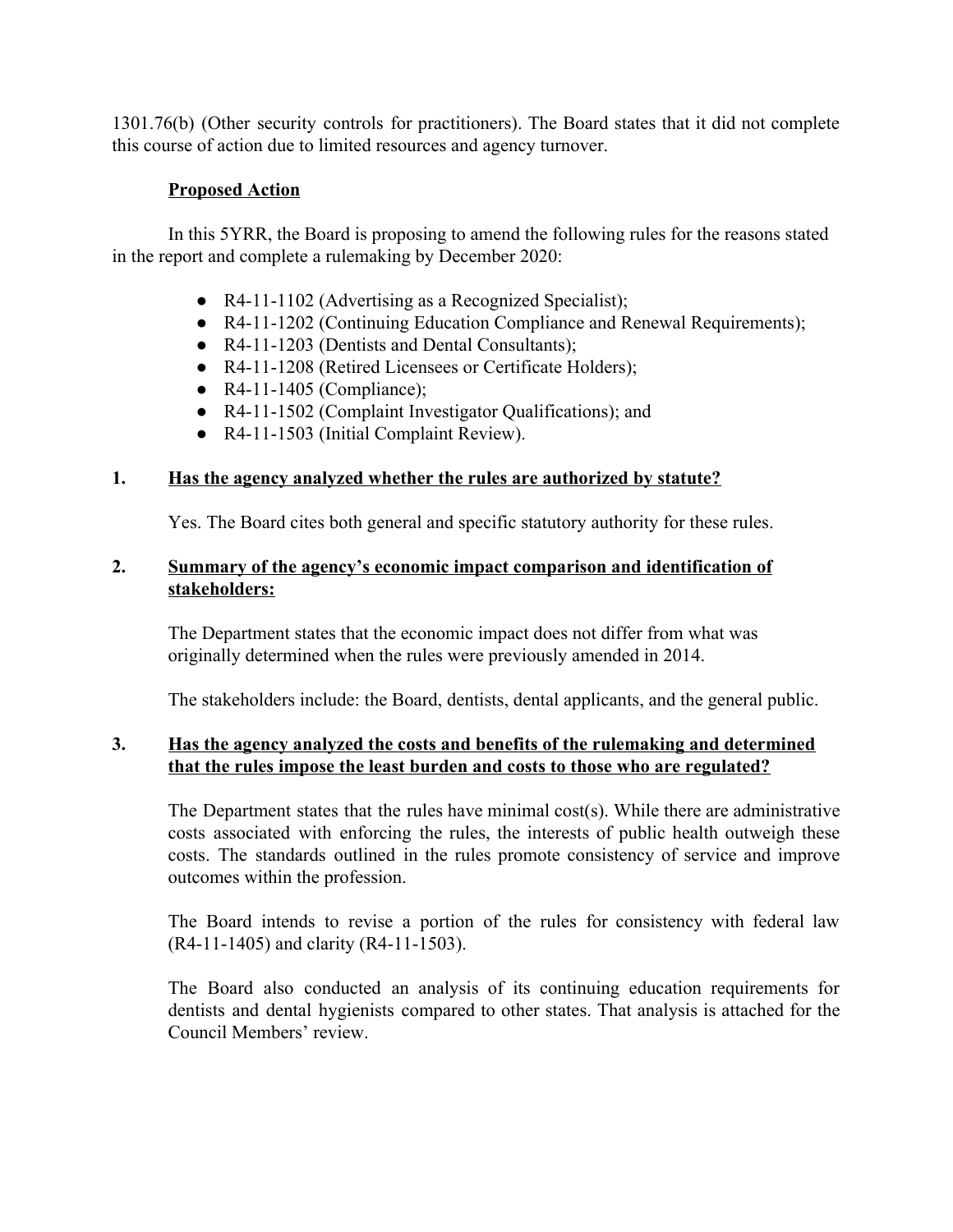#### **4. Has the agency received any written criticisms of the rules over the last five years?**

No. The Board has not received any written criticisms of the rules over the last five years.

#### **5. Has the agency analyzed the rules' clarity, conciseness, and understandability, consistency with other rules and statutes, and effectiveness?**

Yes. The Board states that the rules under review are clear, concise, understandable, and effective. The Board also states that the rules are consistent with other statutes, except for the following rules, for the reasons stated in the report:

- R4-11-1102 (Advertising as a Recognized Specialist) ;
- R4-11-1202 (Continuing Education Compliance and Renewal Requirements);
- R4-11-1203 (Dentists and Dental Consultants);
- $\bullet$  R4-11-1405 (Compliance);
- R4-11-1502 (Complaint Investigator Qualifications); and
- R4-11-1503 (Initial Complaint Review).

#### **6. Has the agency analyzed the current enforcement status of the rules?**

Yes. The Board indicates that the rules are enforced as written without incident.

#### **7. Are the rules more stringent than corresponding federal law and, if so, is there statutory authority to exceed the requirements of federal law?**

The Board states that there is no corresponding federal law for the rules under review, except for R4-11-1405 (Compliance) and R4-11-1406 (Dispensing for Profit Registration and Renewal). The corresponding federal regulation for these two rules is 21 CFR 1300 (Definitions). The Board states that these two rules are not more stringent than the corresponding federal regulation.

#### **8. For rules adopted after July 29, 2010, do the rules require a permit or license and, if so, does the agency comply with A.R.S. § 41-1037?**

The only rule under review adopted after July 29, 2010 that requires a permit is R4-11-1202 (Continuing Education Compliance and Renewal Requirements). The Board states that this rule is exempt from the general permit requirement pursuant to A.R.S. § 41-1037(A)(2) because "[t]he issuance of an alternative type of permit, license or authorization is specifically authorized by state statute." In this instance, the Board cites A.R.S. Title 31, Chapter 11, Article 2. Upon review of these statutes, Council staff agrees with the Board and finds that it is exempt from the general permit requirement.